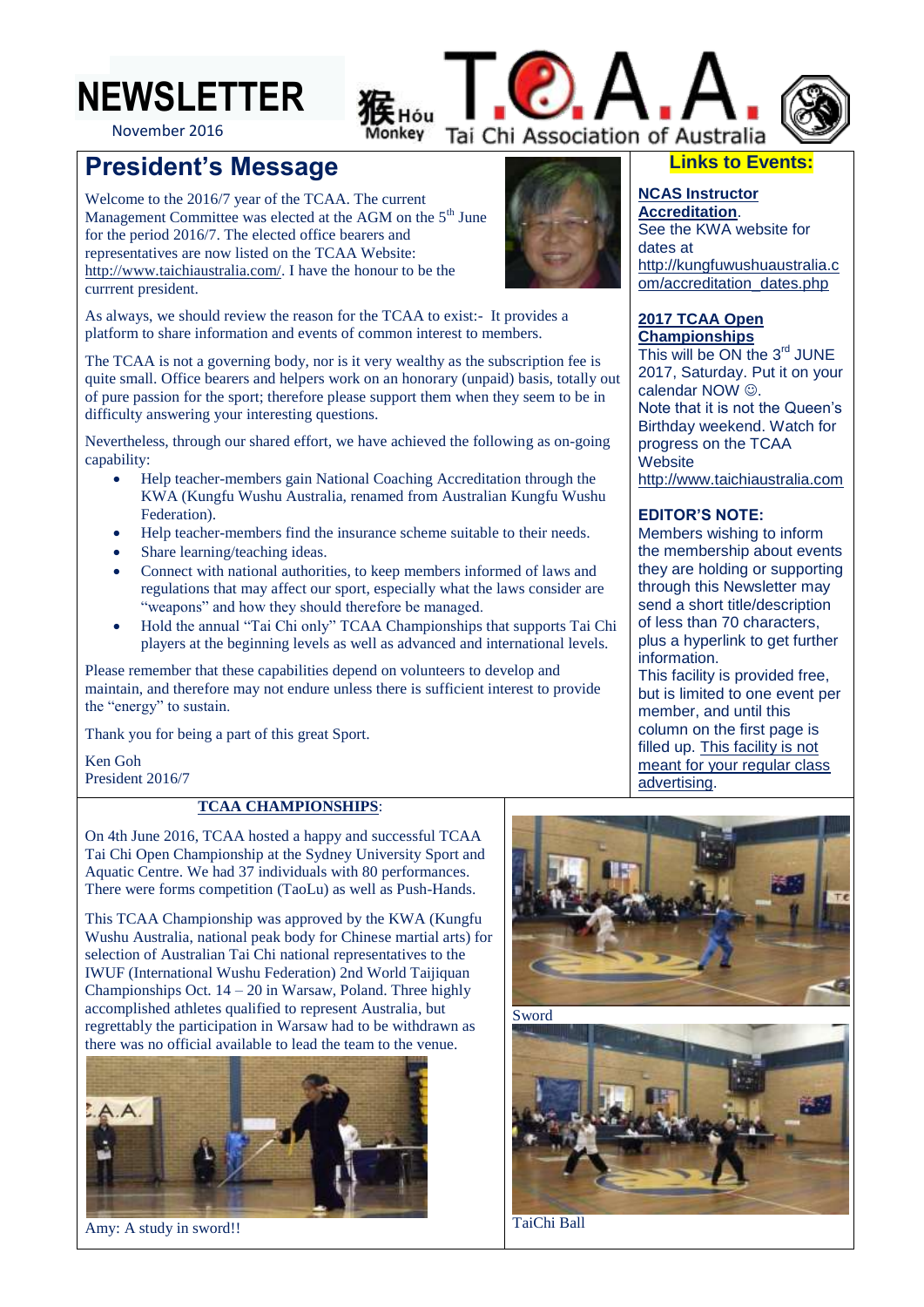#### More pictures of the 2016 TCAA Competition:



Push Hands, 61-70 kg –Male



Competitors getting ready. One of the judges.

#### VICTORIA: Control of Weapons Act.

### **WEAPONS**

Under the Act, Victoria has included the sword as a "controlled" weapon, and has specific regulations controlling the selling, owning, carriage and use of swords. The TCAA has been tracking the regulations as they were enacted, and has gained exemptions for TCAA members to own swords and practise with them in our sport.

The process of gaining the exemptions has been further detailed in the Regulations. The TCAA has been approved as an organisation whose members can gain exemptions in Victoria, subject to compliance with the Regulations.

#### NSW

NSW has under the SUMMARY OFFENCES ACT 1988 - SECT 11B control of "offensive implement":

*11B Custody of [offensive implement.](http://www.austlii.edu.au/cgi-bin/sinodisp/au/legis/nsw/consol_act/soa1988189/s11b.html#offensive_implement)*

*(1) A person shall not, without reasonable excuse (proof of which lies on the person), have in his or her custody an [offensive implement](http://www.austlii.edu.au/cgi-bin/sinodisp/au/legis/nsw/consol_act/soa1988189/s11b.html#offensive_implement) in a [public place](http://www.austlii.edu.au/au/legis/nsw/consol_act/soa1988189/s3.html#public_place?stem=0&synonyms=0&query=offensive%20implement) or a [school.](http://www.austlii.edu.au/au/legis/nsw/consol_act/soa1988189/s3.html#school?stem=0&synonyms=0&query=offensive%20implement) Maximum penalty: 50 penalty units or imprisonment for 2 years.* 

Notice that the "offensive implement" could be anything. The key requirement is that the person must prove that s/he has "reasonable excuse". So if you brandish your sword in public or in a school (presumed operating hours), and somebody gets scared, you will need to have a good explanation ("self-defence" is admission of offence). It is prudent therefore not to attract attention, and you should have full control of your "implement" (sheathed, in a bag with lock). It helps if the blade of your "sword" is floppy and is unlikely to do damage, and you are actually on your way to or from a practice area where you are unlikely to frighten members of the public.

Do not expect every policeman to have considered whether you with your sword constitutes "custody of an offensive implement". Do not expect any consistency. A report from Todd Huang suggests that the local council may have certain agreements that permit exercising with a sword in the park, but not every police officer may know that. However, a report from Brian Gregson suggests that personalities may make a difference. I suggest we each exercise caution and do not tempt a clash. Keep your "implement" in its scabbard and in a bag tied up or locked and when in a car, out of your reach (in the boot). Practise away from the passing public view.

I invite members knowledgeable about the Law in other states to inform where the Tai Chi sword stands in their state.



Push Hands, 51-60 kg –Male



Push Hands, 80+kg –Male Sunny Li (First)

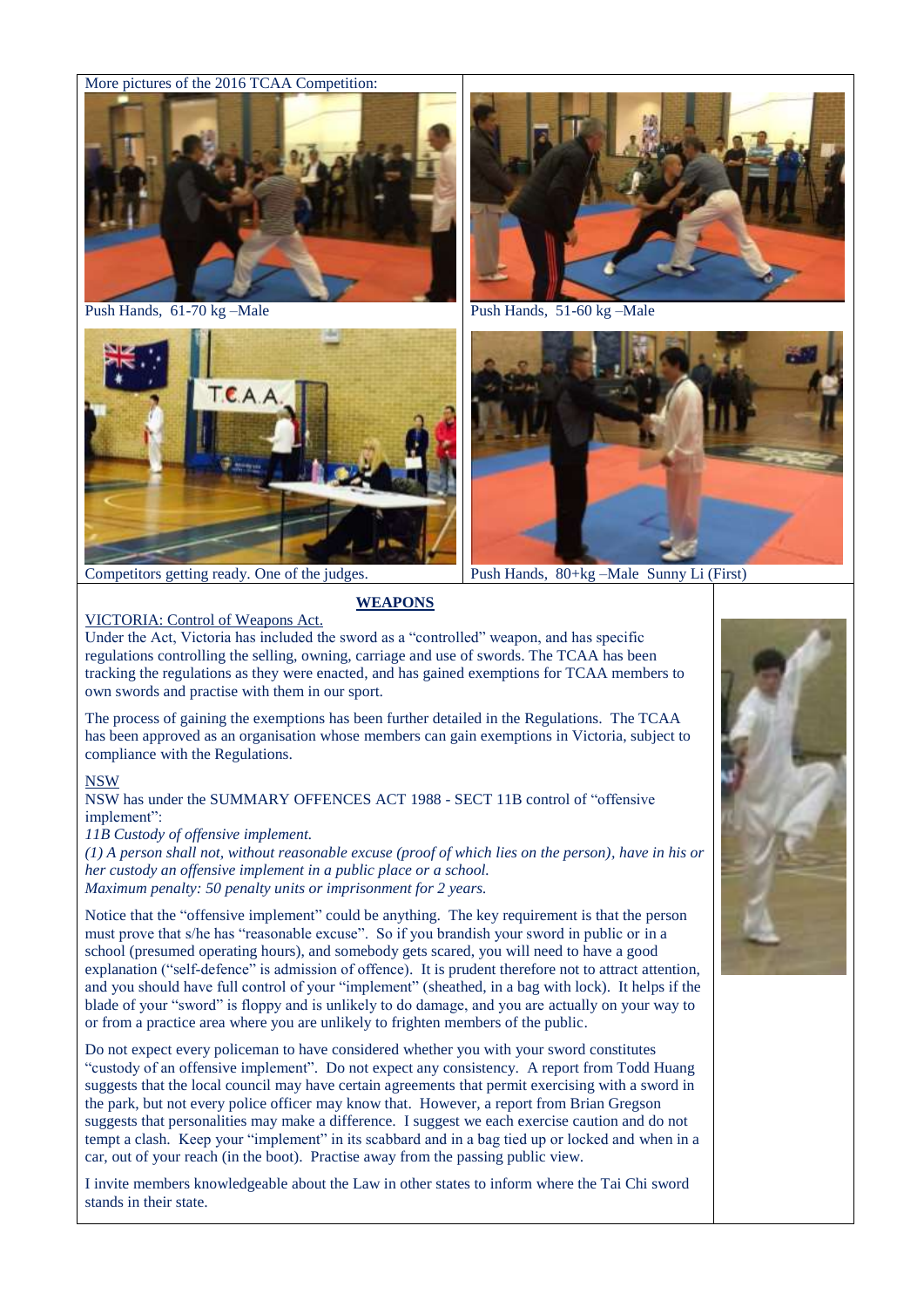#### **LANTERN FESTIVAL**

South Australia's TCAA group has again participated in this year's Moon Lantern Festival in Elder Park, Adelaide on September 18th. The Moon Lantern Festival is an integral part of Adelaide's annual OzAsia Festival.



#### **DRAGON BOAT RACES**

Although dragon boat is not Tai Chi, it is a part of the Chinese cultural heritage akin to Tai Chi spread over the world. So here is a report from Jennifer Bould, TCAA VP from South Australia:

#### **DepartMantSA DRAGONS DOWN UNDER – ADELAIDE 2016**

The DragonBoatSA racing season went from September to March concluding with the DBSA State Championships The next big event on the calendar was Dragons Down Under in late March to early April with the AusDBF Australian Championships, Asian Championships and finally the Club Crew World Championships. The CCWC was the largest of the events run on AM Ramsay Course at West Lakes over the twenty days.

The sport of dragonboating recognizes its Chinese cultural heritage, so at the beginning of each event there were separate opening ceremonies with their own speeches and VIPs. Boat blessings were done by Buddhist Monks to release the spirit of the dragon. This was followed by an Australian touch, a welcome to country ceremony. The organising committee spent a lot of time and effort coming up with different style of celebration for each of the events as well as the different after-parties to close off each event.



The Dragons Down Under Committee, all volunteers, worked for over twelve months to organise the above to get everything covered. The committee members were awarded a Presidents' Award from AusDBF in recognition of their dedication and effort involved

The competitors were local, national and international people from all walks of life in total 6,500 attended. There were 90 dragonboat clubs at the event, six from South Australia, 27 from interstate and 57 from overseas

Research highlighted how much people enjoyed the event, the beautiful venue, the venue's big screen and great live streaming. There was a huge following of the event received on the live streaming. It was viewed in over 168 countries. The Facebook and twitter feeds are still rolling on. A drone was used to get spectacular overhead views of the dragonboats racing down the course and then taking in views of the surrounds. There was advertising showing South Australian tourism highlights between races.

A mammoth effort was required of volunteers to facilitate these events. There was a total of 250 volunteers over these events and over 170 volunteers on the ground each day of the Nationals and Worlds. The volunteers came up for special positive mention by all and were awarded a gold medal memento in recognition of the fabulous and valuable work they did to make the well organised event a huge success